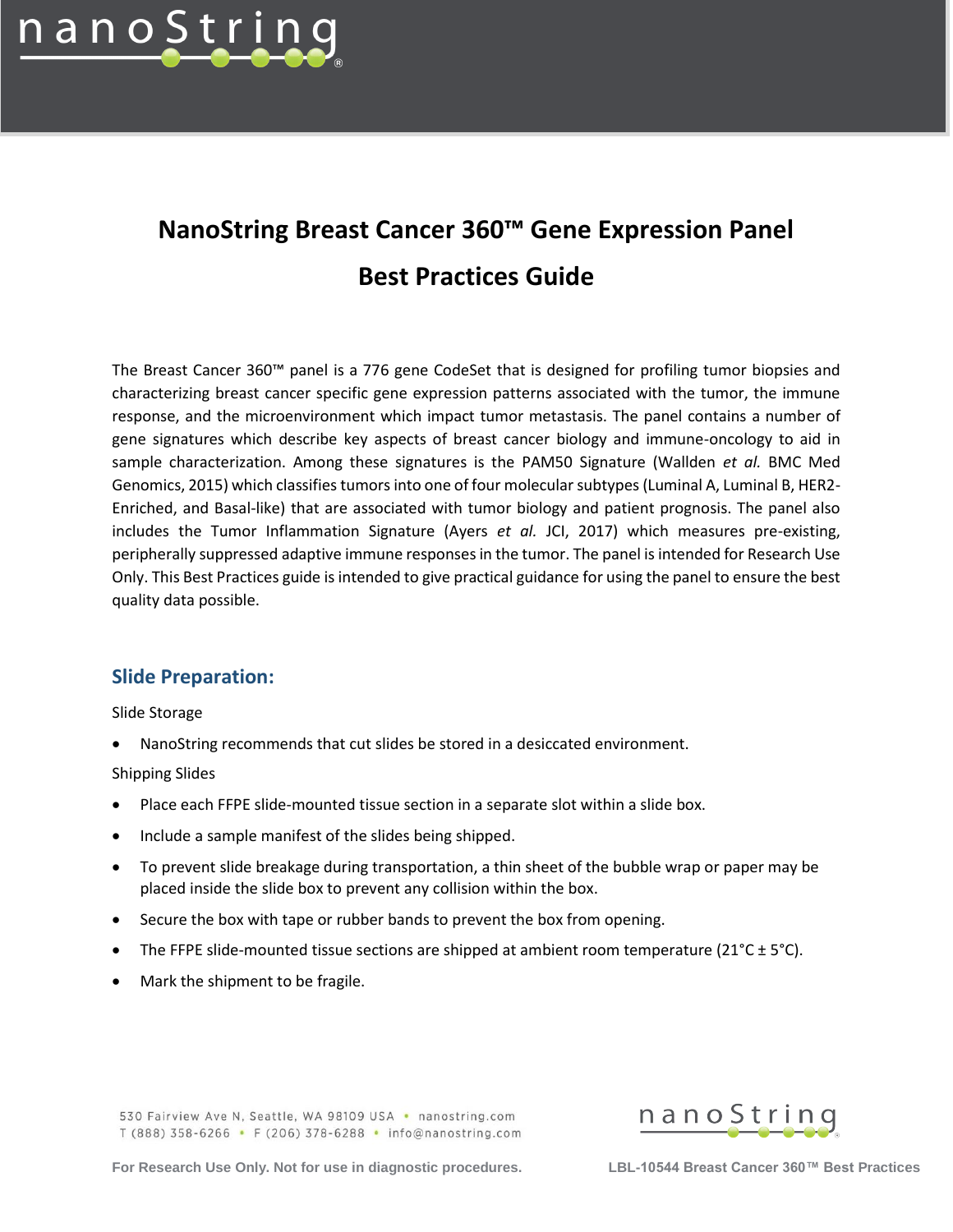## **Tissue Processing:**

- Validated for unstained FFPE slides 4-10  $\mu$ m thick from archived tumor tissue excision. (Compatibility with core needle and fine needle aspirates has not been validated at this time).
- It is beneficial if FFPE tissue is assessed by a pathologist, lab technician and/or using digital pathology for an H&E slide from the same FFPE block to:
	- Measure the percent of viable tumor surface area (not including necrosis, fibrosis or other dead tissue not containing viable nuclei).
		- o For optimal PAM50 results, it is recommended that all samples should be macrodissected to remove non-tumor tissue.
	- The tumor cellularity percentage on the H&E stained slide must be ≥ 10%.

**NOTE**: Tumor cellularity percentage refers to the percentage of viable tumor cells within

the circled tumor area.

• Recommended minimum tissue input (for 5  $\mu$ m slides) is 48 mm<sup>2</sup> to obtain a concentration of 10 ng/μl of RNA**. Increased tissue input improves likelihood of obtaining RNA concentrations recommended for input.** See table below for minimum slide input recommendations.

| Tumor Surface Area (mm <sup>2</sup> ) | <b>Minimum Recommended</b><br><b>Number of Slides</b><br>(assuming 5 µm <sup>**</sup> tissue) |
|---------------------------------------|-----------------------------------------------------------------------------------------------|
| $2 - 4$                               | 12                                                                                            |
| $5 - 7$                               | 8                                                                                             |
| $8 - 15$                              | 6                                                                                             |
| $16 - 23$                             | 3                                                                                             |
| $24 - 47$                             | $\mathfrak{p}$                                                                                |
| >48                                   |                                                                                               |

\*\*slide input should be adjusted based on thickness of the tissue

530 Fairview Ave N, Seattle, WA 98109 USA • nanostring.com T (888) 358-6266 • F (206) 378-6288 • info@nanostring.com

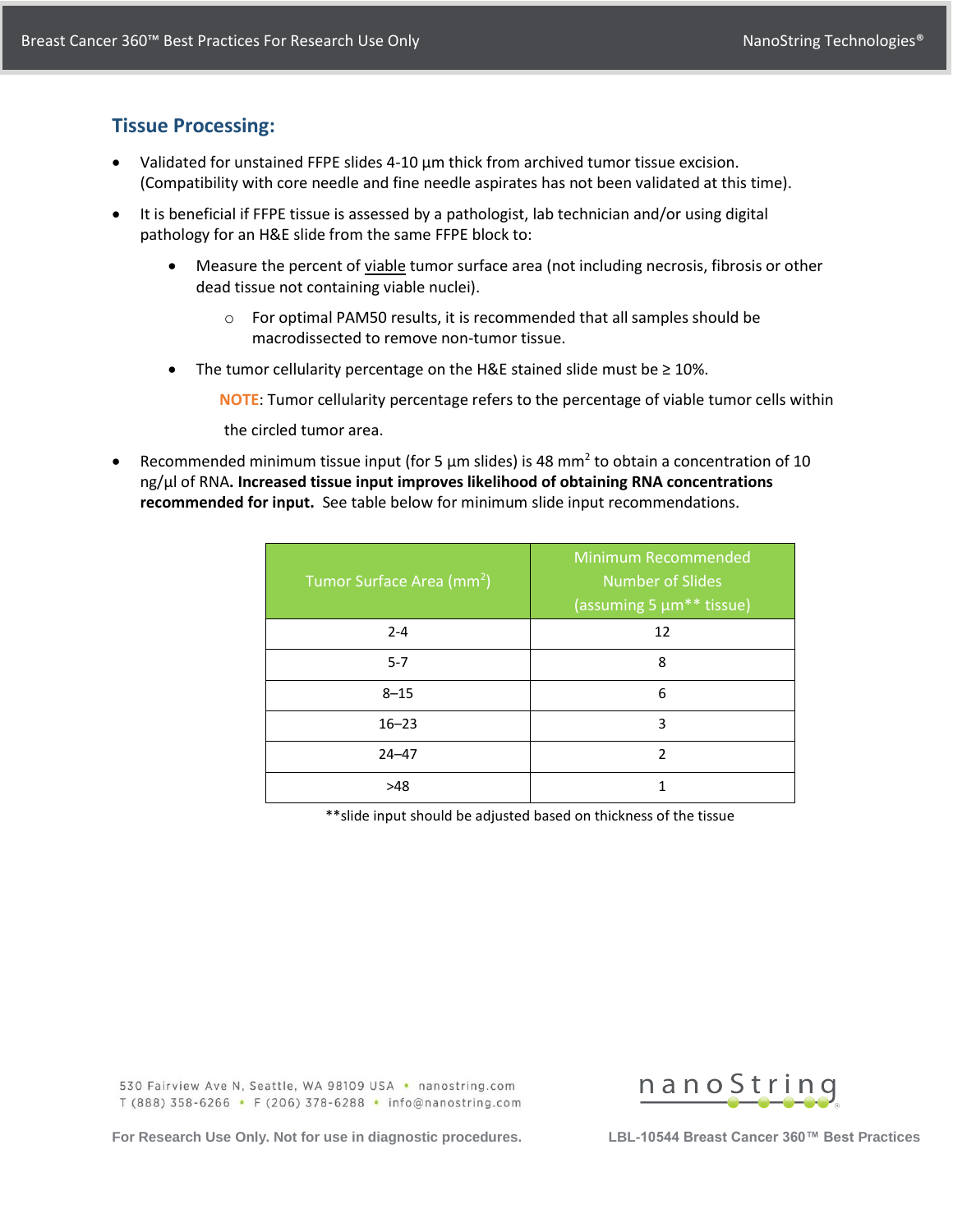## **RNA Extraction:**

- The Roche hi-pure FFPET kit (SKU 06650775001) is recommended for RNA extraction. Other kits may be suitable but have not been evaluated for use with the Breast Cancer 360™ panel.
- It is recommended to perform the Proteinase K digestion step overnight for a total of 16-24 hours.
- It is important to include a DNase step during extraction to remove genomic DNA contamination that may cause overestimation of RNA concentration, potentially leading to reduced detection of low-expressing genes.
- Recommended RNA QC's measured by spectrophotometer:
	- Concentration: ≥10 ng/μl
	- Purity: A260/A280 ratio between 1.7 and 2.3
	- Please contact a NanoString representative for additional suggested QCs for other RNA quantification platforms.

## **Concentrating RNA:**

- If RNA is dilute (<20 ng/µl), investigators can choose to concentrate the RNA to increase the amount that can be used in the hybridization reaction. This step is not required, but can result in higher counts. This procedure also increases the risk of RNA loss and has not been fully validated.
- NanoString suggests the Norgen RNA Clean-Up and Concentration Micro-Elute Kit or the Zymo Research RNA Clean and Concentrator 5. If using the Zymo kit NonoString recommends the following modification:
	- The elution volume is reduced to 6 µl.
	- 1  $\mu$  is then used for quantitation, and 5  $\mu$  are used in the hybridization reaction.

# **Panel Standard**

The Breast Cancer 360™ panel includes a Breast Cancer 360™ Panel Standard containing a pool of synthetic DNA oligonucleotides that correspond to the target sequence of each of the 776 unique probe targets in the panel. This allows for correction of variability not related to sample quality or sample input, which is critical when comparing data within studies.

NanoString recommends that one lane of each cartridge be reserved to run Panel Standard to ensure the highest fidelity data. However, please see our [tech note on panel standards](https://www.nanostring.com/support-documents/panel-standard-and-calibration-sample-usage/) for more guidance on usage for your specific application.

For detailed protocol information on how to use the panel, please see MAN-10056, the CodeSet Hybridization Setup [Manual](https://www.nanostring.com/wp-content/uploads/2021/03/MAN-10056-05-Gene-Expression-Hybridization-Protocol.pdf).

**NOTE**: Users should take extreme care to avoid contaminating samples, reagents or master mix with the Panel Standard, as this will produce unusable data. Change tips before and after dispensing the Panel Standard.

530 Fairview Ave N, Seattle, WA 98109 USA • nanostring.com T (888) 358-6266 • F (206) 378-6288 • info@nanostring.com